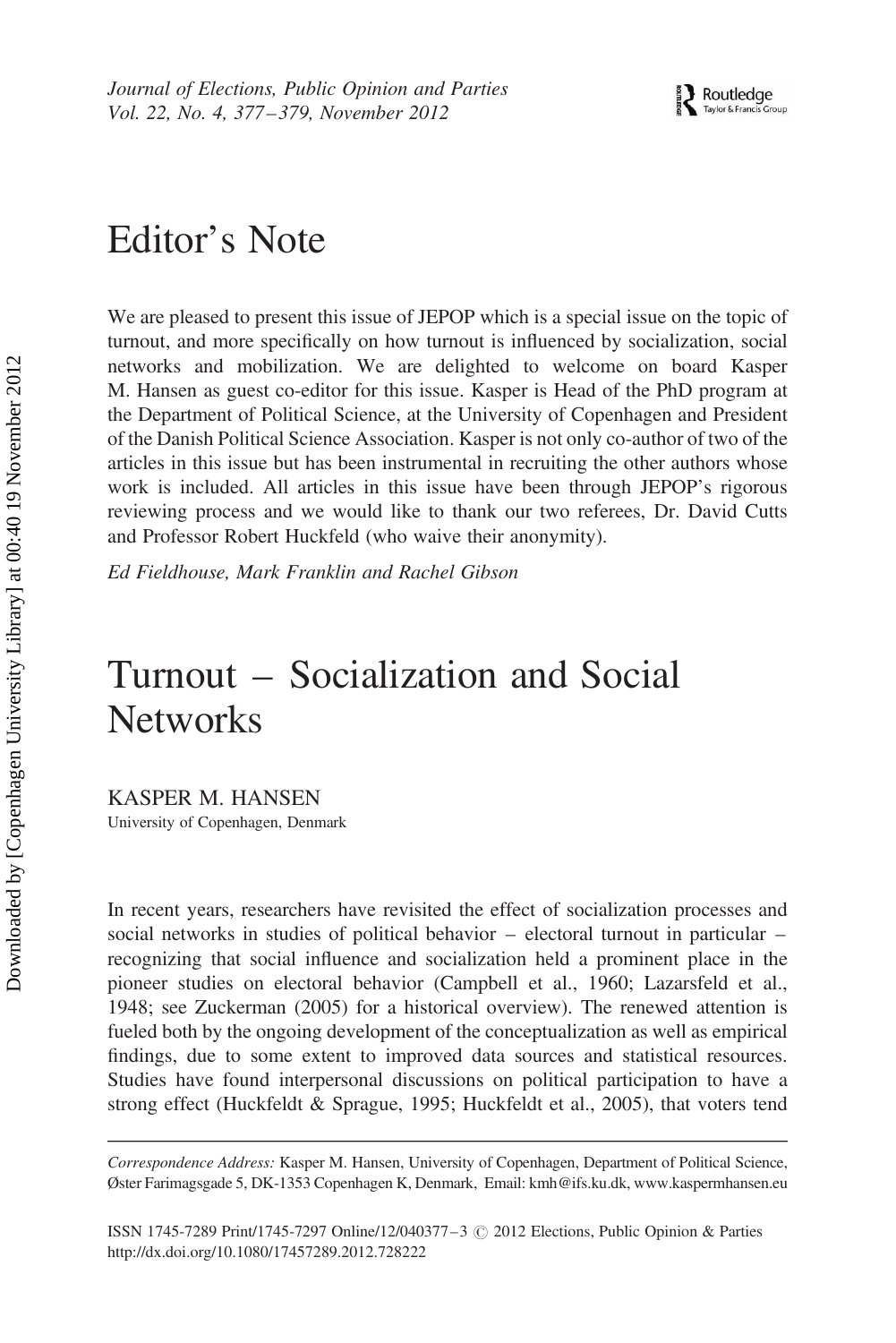to conform their political behavior to their social relations (Stoker & Jennings, 2005; Zuckerman et al., 2005), and that elements in the social environment, such as neighborhoods, affect political participation (Kenny, 1992; McClurg, 2004). This has also inspired studies focusing on how the residential concentration of ethnic minorities affects turnout. US studies have found a predominantly negative relationship between the residential concentration of ethnic minorities and the group's turnout (e.g. Cho, 1999, et al., 2006), whereas Fieldhouse and Cutts (2008a, 2008b) found the opposite results in UK religious groups. Nickerson (2008) shows how voting can be contagious among spouses, and Fowler (2005) finds that turnout can spread in social networks in the form of a "turnout cascade," as a single person's decision to turn out affects the decisions of at least four other people as to whether or not to vote (see also Christakis & Fowler, 2009).

In this special issue, we tap into the discussion of socialization and the effect of social networks on turnout in several ways. Yosef Bhatti and Kasper M. Hansen present an impressive data set of more than 145,000 eligible voters between 18 and 21 years of age and show how strong parents influence their children in relation to turnout and how this effect disappears when the young adults leave home and their new household influences the voting decision. The article illustrates how 18-year-olds actually vote more than 21-year-olds when analyzed with a fine-grained dataset; thus supporting the Franklin (2004) argument that 18 as age for enfranchisement is unfortunate because at this age many potential young voters are disrupted in their social ties which otherwise would have helped them become habitual voters early in life (Plutzer, 2002).

By applying a regression discontinuity design with voting-age eligibility as the discontinuity, Elias Dinas finds an increased probability of 25% voting in the coming election if the person turned out in the previous election.

In an article entitled "The Age Gap in Voter Turnout through Time and Space," Kaat Smets shows how the age for important social events (e.g. establishing a family) in the early and middle stages of the political lifecycle contribute to understanding why voting habits are established differently in ten different Western democracies.

Julia Partheymüller and Rüdiger Schmitt-Beck show how non-voting is contagious, particularly when social ties are strong, and how it is reinforced through political discussions with non-voters. This indicates that interpersonal political discussions do not always lead to increased political participation, as is usually considered the norm. These findings correspond to the first article in this volume where parents tend to pass on voting and non-voting habits to their children.

In the fifth article in this special issue, Bhatti and Hansen illustrate how senior citizens stop voting as their primary social network withers away (withdrawing from the labor market and being widowed). The study is also able to explain why male seniors vote more often than female seniors, the reason again relating to the social network; as women tend to marry older men and outlive their spouses, women live alone longer and without their primary social network to encourage them to vote.

In a related article appearing in the next issue of JEPOP (Vol. 23. No.1) Donald P. Green, Peter M. Aronow and Mary C. McGrath present an impressive metaanalysis of the effects of field experiments on turnout. They consistently report that